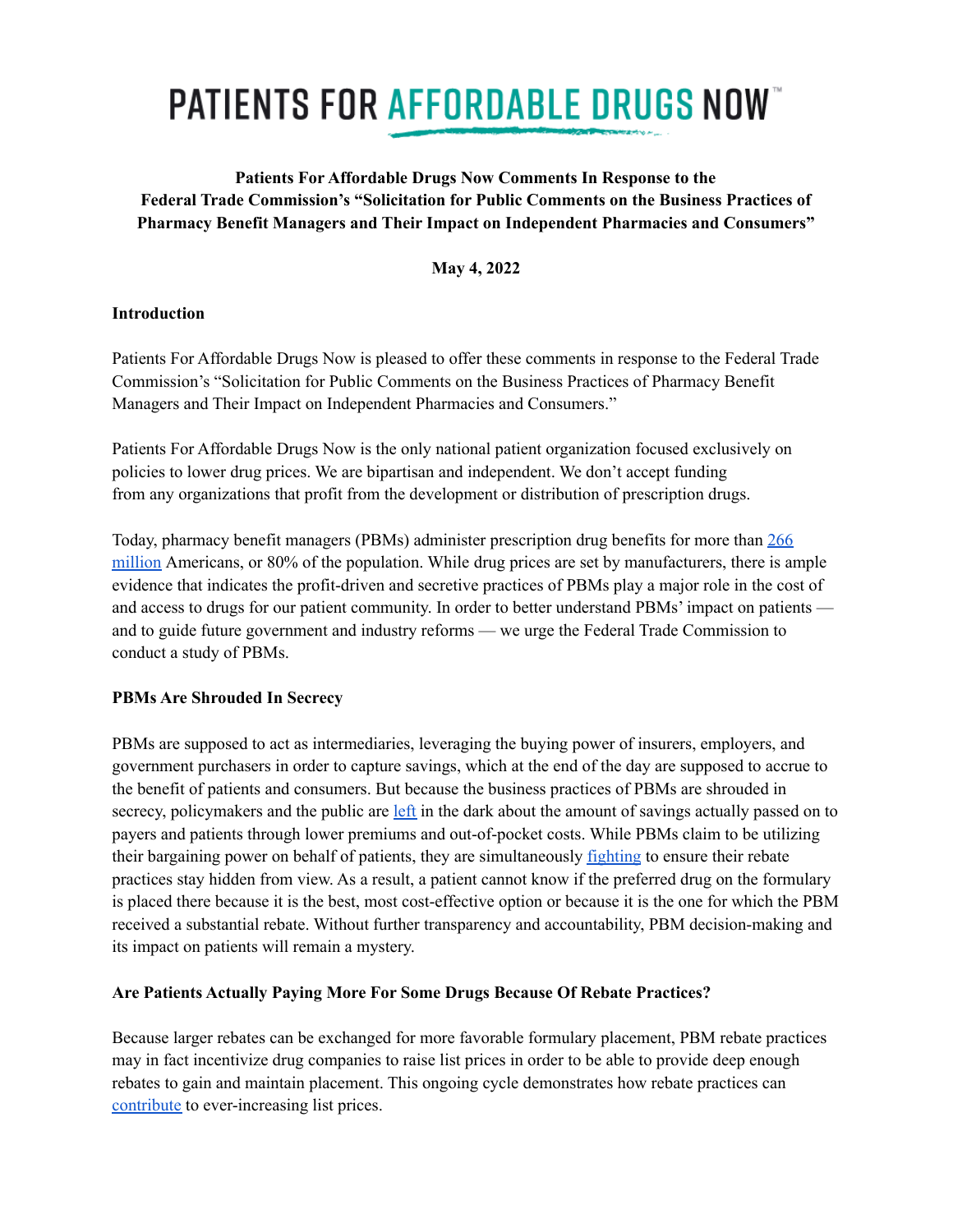Pay-for-position rebate practices also lead to higher costs for patients. A PBM may receive a substantial rebate from a brand-name drug company in exchange for placing that brand-name drug — instead of a less expensive generic option — in a preferred tier. Because patient cost-sharing is most often based on the full, non-discounted price of the drug, this structure exposes insured patients to higher costs even though an equally effective, more affordable option may exist. The impact on uninsured patients is even more severe because they must pay the entire, rebate-inflated list price without the benefit of insurance coverage to absorb some of the costs. The relationship between rebates and higher out-of-pocket costs has been [substantiated](https://jamanetwork.com/journals/jamanetworkopen/fullarticle/2780950) in academic research.

#### **PBM Practices May Be Used To Block Competition**

Our drug pricing system is designed around the expectation that the market entry of generic and biosimilar drugs will generate competition and promote affordability. Unfortunately, PBM practices may make it difficult or impossible for generic and biosimilar drugs to gain uptake in the market. Current incentives in the negotiations between drugmakers and PBMs leave contracts vulnerable to gaming.

For example, as part of drug manufacturer Teva's [effort](https://oversight.house.gov/sites/democrats.oversight.house.gov/files/DRUG%20PRICING%20REPORT%20WITH%20APPENDIX%20v3.pdf) to delay generic competition for its blockbuster multiple sclerosis drug Copaxone, the company developed a higher concentration version of the drug and began efforts to switch patients to this dosage before the existing dosage faced generic competition. The House Committee on Oversight and Reform [uncovered](https://oversight.house.gov/sites/democrats.oversight.house.gov/files/DRUG%20PRICING%20REPORT%20WITH%20APPENDIX%20v3.pdf) documents that show that Teva pressured PBMs "by tying contractual rebates on [the previously marketed concentration] to adding [the newly developed concentration] to their formularies." The participating PBM conceded, seeking the sizable rebates in question. Teva's efforts to impede generic competition resulted in considerable costs to our health system and kept affordable alternatives out of reach for patients. In addition, in 2017, Pfizer filed a [lawsuit](https://www.raps.org/regulatory-focus%E2%84%A2/news-articles/2017/9/pfizer-sues-j-j-over-contracts-blocking-remicade-biosimilars) accusing Johnson & Johnson of offering PBMs larger rebates to [incentivize](https://www.statnews.com/2021/01/19/ftc-biden-antitrust-rebates-mergers/) them to place its blockbuster rheumatoid arthritis drug Remicade in a favorable formulary position instead of Pfizer's new biosimilar competitor, Inflectra. Both examples illustrate instances in which drug companies worked in tandem with PBMs to hinder market penetration of more affordable generic and biosimilar medications.

#### **PBMs Put Shareholders First, Not Patients**

PBMs have become some of the most profitable players in the health care sector. In 2021, PBMs handled more than \$422 [billion](https://www.statnews.com/2022/03/22/pharmacy-benefit-managers-revenue-contracts/) of gross drug revenues in the United States. The profitability of PBMs has risen in recent years as a result of vertical mergers between PBMs, insurance companies, and pharmacies. Almost [90%](https://www.statnews.com/2022/03/22/pharmacy-benefit-managers-revenue-contracts/) of those gross revenues in 2021 moved through the "Big Three" alone — CVS, Express Scripts, and OptumRx. The gross [profit](https://www.modernhealthcare.com/supply-chain/pbms-profit-swells-sector-consolidates-report-shows?adobe_mc=MCMID%3D10021893709279058923077270792425270302%7CMCORGID%3D138FFF2554E6E7220A4C98C6%2540AdobeOrg%7CTS%3D1649856281&CSAuthResp=1%3A%3A1011632%3A7461%3A24%3Asuccess%3AF1AE116B9E5CA453243ABB636E36C095) of PBMs grew 12% between 2017 and 2019, increasing from \$25 billion to \$28 billion. Because they are profit-driven entities with a duty to shareholders but without a fiduciary responsibility to beneficiaries, additional transparency could clarify whether their practices best serve patients or shareholders. We believe U.S. law and policy should be amended to give PBMs a fiduciary responsibility to beneficiaries, requiring them to put beneficiary health and financial interests first.